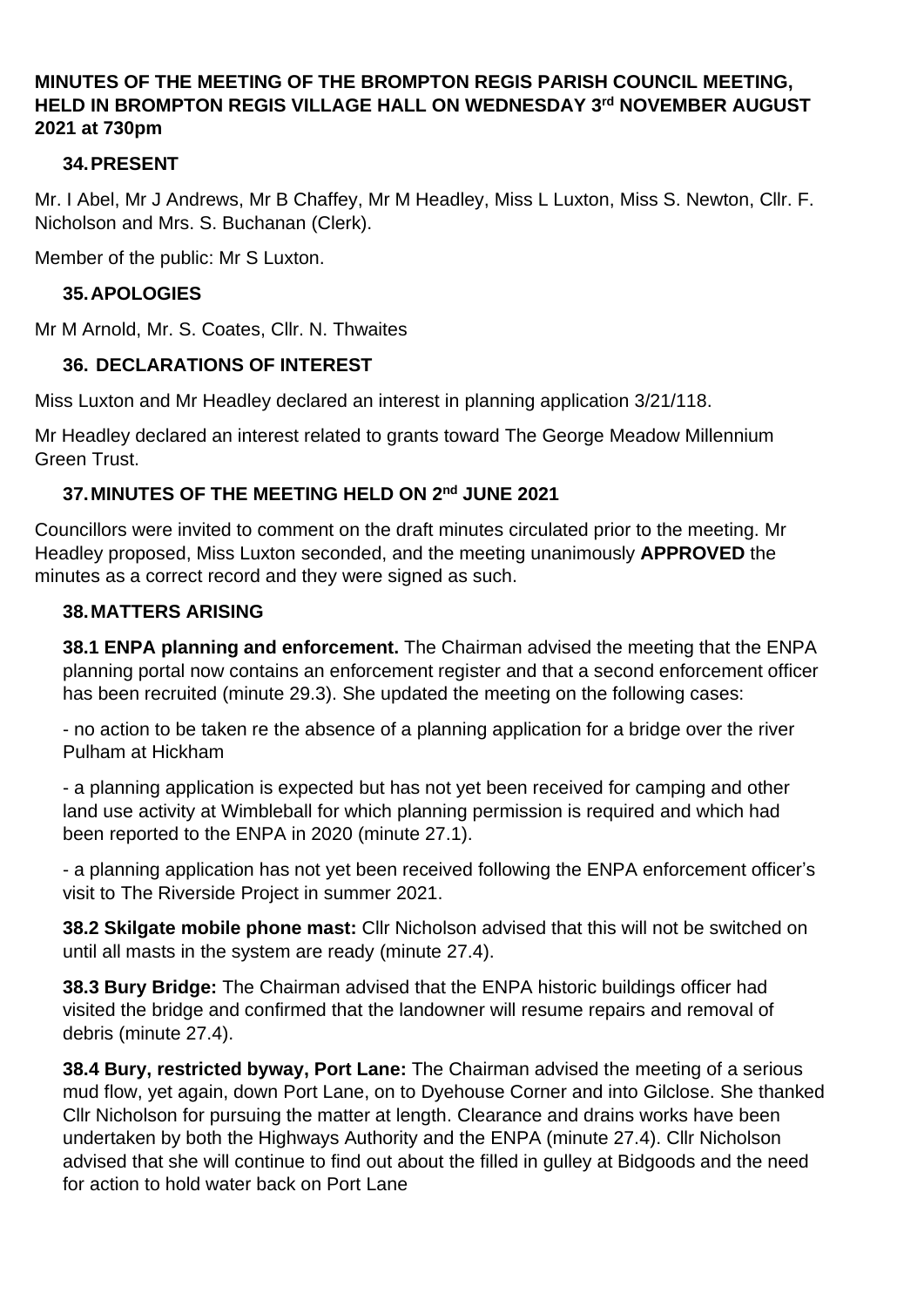**ACTION:** Cllr Nicholson.

**38.5 Sunny Nook hedge:** The chairman advised that correspondence with the agent had informed actions to reduce the width of the hedge (minute 30).

# **39.CORRESPONDENCE**

The meeting noted the range of correspondence circulated by the Clerk. The Chairman highlighted the report from Exmoor Young Voices.

## **40.CHAIRMAN'S UPDATE**

**40.1 Triathlon:** a small triathlon is planned for 1-3 July 2022 at Wimbleball and area. **40.2 Cycle path:** The Chairman reported from her attendance at the ENPA meeting to consider whether the proposed plan to develop a cycle path around Wimbleball should move on to public consultation. Brompton Regis and Upton parish councils are against the plan and the chairman of Brompton Regis parish council write to all members of the ENPA prior to the meeting. The ENPA supported consultation toward further development of proposals. Cllr Nicholson advised that ENPA members had requested sight of the consultation questions prior to their use and a full account of all responses received to the consultation. She advised that the ENPA is seeking sites and funds for accessible engagement within the National Park.

**40.3 Salting and gritting routes:** The Chairman and Clerk attended the annual winter maintenance highways meeting and submitted an up to date plan and list of bag and bin locations in the parish.

**40.4 "George Inn additional car parking" sign:** This sign directs pub car parking to the village hall car park, which is owned by the Parish Council. The Parish Council requested the sign be removed or replaced without The George Inn reference/ logo. The sign has been moved. It was agreed that a follow up letter be sent to ensure that the sign is removed. **ACTION:** Clerk

**40.5 Telephone Kiosk:** Following delays by BT the broken glass panels have this week been replaced with perspex.

**40.6 Well:** A question had been raised as to whether a well is sited beside the Pound. The Chairman advised that the lintels cover a drain cover taking water from the churchyard..

# **41.COUNTY COUNCILLORS' UPDATE**

Cllr Nicholson outlined the valuable visit to the Brendon Hills by senior officers in SCC regarding the development of more effective ways of working on highways issues.

Mr Chaffey asked for further information on a timetable and process for the development and local review of proposals and was invited to attend the meetings of the Exmoor Panel (next meeting 4<sup>th</sup> November, 13<sup>th</sup> January) where early ideas and then formal proposals will be shared.

The Chairman voiced concern that responsibility but not funds will be delegated to parishes and that achieving consensus within a local group of parishes has in the past not been without problems. Cllr Nicholson advised that the proposal is for a Local Community Network focussed on Highways issues to be linked to The Panel, supported by SCC (and then the new unitary authority) officers and that it should be possible for different priorities to be addressed.

# **42.HIGHWAYS**

**42.1 Road closure Ridge House:** The Clerk reported that SCC is looking into why the BRPC did not receive notice of this closure. Councillors voiced concern at confusing and inadequate signage and lack of signage re businesses remaining open. The Chairman and Cllr Nicholson outlined the work they undertook in the summer to create and agreed diversion and signage plan and expressed disappointment that this had not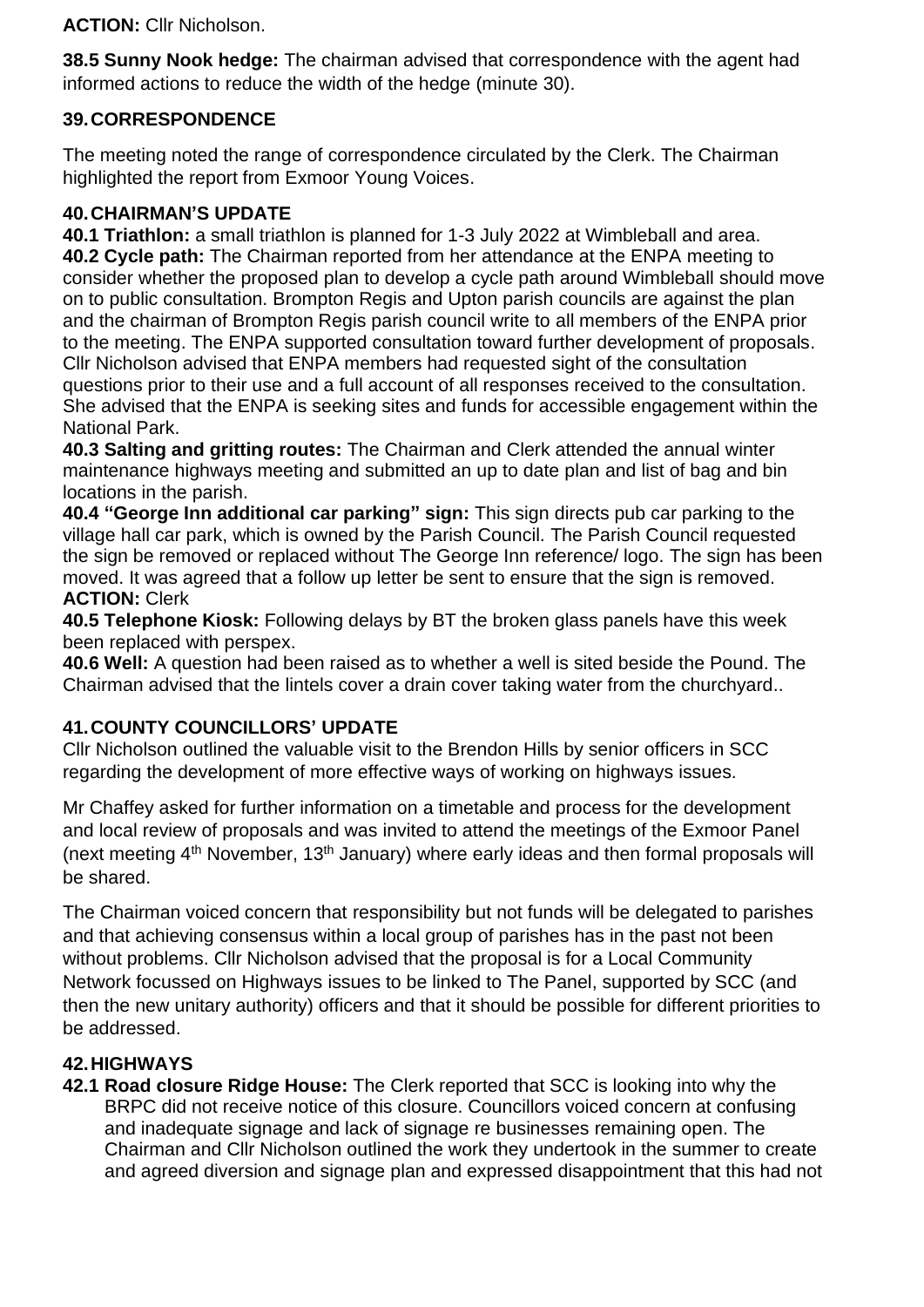been used in this instance. The Clerk advised that the plan had been effective insofar as the 678 bus service had been permitted to use the suggested route (Storridge Lane) around the village and that this route was signed as a diversion.

- **42.2 Signs:** The meeting expressed concern that signs are not placed face down when a closure area is open overnight and that times of closures are not printed on signs.
- **42.3 School bus access:** The Chairman reported that on previous instances of closures school buses have not been allowed through at agreed times and asked that contractors are given full information on such things.

## **42.4 Other issues:**

### **ACTION: Clerk** to report

- Broken bollard Sanctuary Lane water works site
- Flooding Swansea Farm to Redgate
- Road defects Castle Farm to bridge, Withiel Florey
- Blagdon Lane to Lower Woolcotts drains need to blown out as work to do this ceased in 2019 and is still required.

## **43.PLANNING**

**43.1 Application number 6/3/21/118: proposed change of use of redundant workshop to dwelling, TA22 9NU**

Mr Luxton outlined his concerns about issues that have affected this application including delays.

The meeting expressed concern that the ENPA policy on affordable homes appeared not to be able to take into account the following points:

- Making good use of the footprint of an existing building for conversion, in this case the building floor space is greater than the affordable homes floor space;
- Issues of design that increase costs for affordable housing, in this case the use of timber windows rather than UPVC (the existing windows are metal);
- Affordability conditions that affect the availability of mortgages and levels of interest rates, effectively making affordable housing more expensive to build than housing for principal residency; and
- Issues of eligibility to build affordable housing which appear to use a definition of income levels below those earned for an average working week (37.5 hours) at the national minimum wage for two partners in a couple.

The meeting considered the application in depth and AGREED to support the application and to raise concerns about possible unintended consequences in implementation of the affordable housing policy.

**ACTION: Clerk** to submit the response as follows:

Brompton Regis Parish Council fully supports this application.

The applicant was born and raised in the parish; has an extended family living in both the parish and adjacent parishes; and continues to work in the area. The conversion will not have any adverse effect on the environment by virtue of: its nature - using traditional materials; size - as the footprint will be unchanged; and location - as it is well situated in relation to the village and adjacent homes. As it is a conversion and not a new build, we feel most strongly that it makes no sense to limit the size to 93sqm as the existing footprint is 130sqm. The ENP Local Plan clearly allows for this exception at HCS2 6.68: "the Authority will consider local needs dwellings larger than 93sqm for space if the proposal is for conversion and change of use of an existing building to dwelling and the existing building is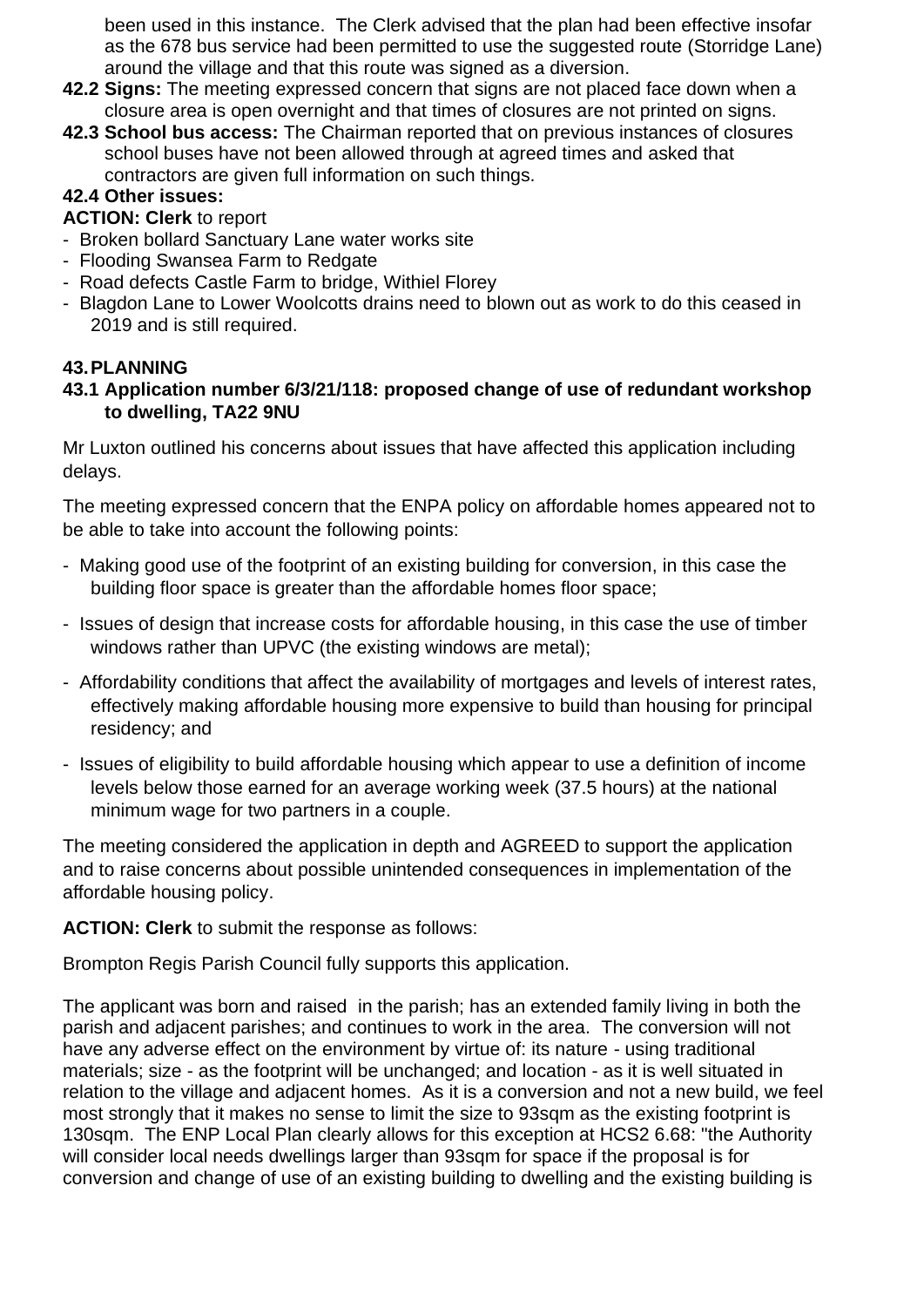larger than the 93sqm but not large enough to accommodate more than one building". The 93sqm size is based on 2 bedrooms but a young family of 4 obviously have a need for 3 bedrooms and the existing 130sqm makes this a reasonable possibility and provides for a good standard of accommodation. The extra cost of removing or blocking off the extra space would also make no sense financially especially as the cost of creating affordable housing is already tightly constrained.

### **43.2 Actions since the last meeting were noted as follows:**

GDO 21.15: works to track, Sanctuary Lane to Foxhanger. No comment.

6/35/21/104: proposed dog exercise area Treborough Common.No comment.

6/3/21/109 Proposed ground mounted solar panel array, Bidgoods Bury. Reiterate comments submitted re application earlier in year.

6/3/21/115 and 6/3/21/116LB: proposed conversion and extension Zion Methodist Chapel for holiday let, removal of adjacent stores and associated works and listed building consent. Comment: The proposal to sustain this redundant listed building in the village through refurbishment and then making use of it should be encouraged.

6/3/21/117: proposed replacement of existing timber shed for storage at Wimbleball sailing club. No objection.

The Clerk confirmed that all planning applications considered by the BRPC are listed on the Community Website.

Cllr Nicholson left the meeting at 2055.

Mr Luxton left the meeting at 2100.

### **44.FINANCE**

**44.1 Forecast expenditure against budget 2021-22:** This was considered having been circulated prior to the meeting and updated at the meeting. Councillors noted the report and pattern of spend as appropriate and indicative of the budget for 2022-23.

Mr Headley asked if the BRPC would consider replacing the bench which had been removed some years ago from near The Pound. The meeting welcomed the suggestion in principal.

**ACTION: Mr Headley** to secure quotes for a wooden and a reconstituted bench.

The Chairman suggested that BRPC might contribute to the costs of work by Exmoor Young Voices on affordable housing by providing a grant of £500. This was **AGREED.**

- **44.2 Precept and budget 2022-23**: The budget for 2022-23 and level of precept were considered in light of documentation circulated prior to the meeting and the budget and pattern of expenditure in the current year. The Chairman highlighted advice from Somerset West and Taunton Council that parishes include a budget amount of £1500 for potential election expenses in 2022-23 and this has been included in the BRPC budget. It was AGREED that the precept remain at the same level as it now is: £5250 **ACTION: CLERK** to submit paperwork.
- **44.3 Grants:** The meeting noted grants distributed since the last meeting, as follows: Millennium Green: £1200 BRPCC churchyard amenity: £1000